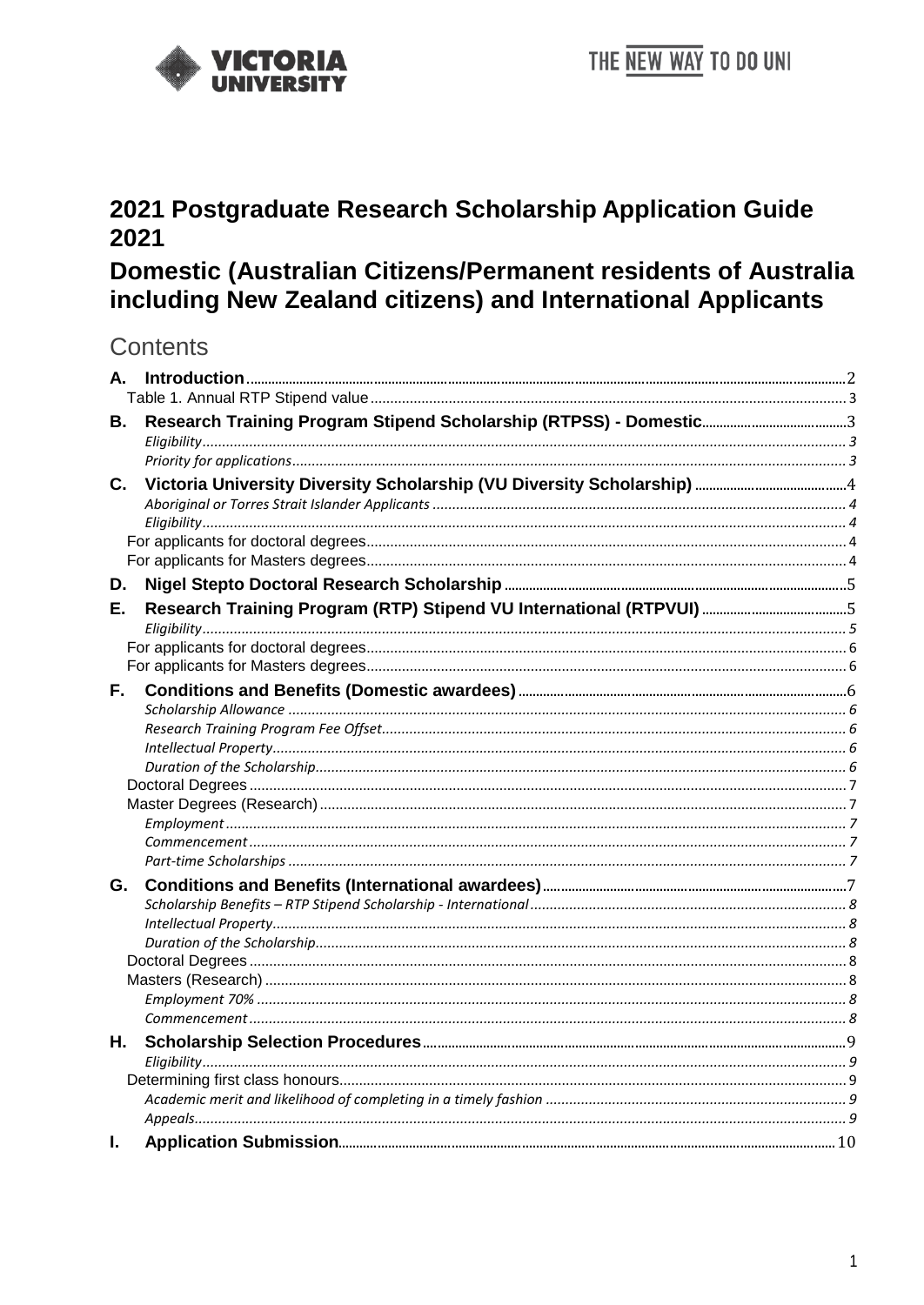

## <span id="page-1-0"></span>**A. Introduction**

This guide is for applicants for a postgraduate research scholarship commencing in 2021 at Victoria University as part of the schemes listed in *Table 1. Annual RTP Stipend Value*. This guide is for all applicants including Domestic (Australian citizens, or for those who have been granted permanent resident status, including New Zealand citizens who are granted permanent residency status on arrival) and international applicants.

Applications will be ranked on the basis of academic merit and likelihood to complete their course in a timely fashion.

This guide covers five of Victoria University's postgraduate scholarship schemes:

- Research Training Program (RTP) Stipend Scholarships Domestic
- Research Training Program (RTP) Stipend Scholarships International
- Victoria University Postgraduate Diversity Scholarships
- Nigel Stepto Doctoral Research Scholarship

In addition to the above postgraduate scholarship schemes, domestic PhD applicants who are successful in obtaining an RTP Stipend Scholarship are automatically assessed for the **Vice Chancellor's Graduate Research Award.** For consideration for the Vice Chancellor's Graduate Research Award, applicants must be undertaking a PhD research project. The Vice Chancellor's Graduate Research Award is a top-up award.

*Applicants need only submit one application to be considered for a postgraduate research scholarship commencing 2021.*

All scholarships include tuition fees and a stipend for the duration of the award.

Applications are only accepted for new domestic and international applicants in the Doctor of Philosophy and Master Degrees (Research). Already enrolled candidates in a research degree at Victoria University or another Institution are ineligible to apply for this round.

Note that the following postgraduate research schemes are covered in separate guides for applicants:

- **[Industry Supported Scholarships](https://www.vu.edu.au/study-at-vu/fees-scholarships/scholarships/graduate-research-scholarships/project-based-research-scholarships)**
- [Moondani Balluk Research Scholarships](https://www.vu.edu.au/study-at-vu/fees-scholarships/scholarships/graduate-research-scholarships/moondani-balluk-research-scholarships)
- [Individual project-based scholarships](https://www.vu.edu.au/study-at-vu/fees-scholarships/scholarships/graduate-research-scholarships/project-based-research-scholarships)

### **Aboriginal or Torres Strait Islander Applicants**

VU recognises that Aboriginal or Torres Strait Islanders are under-represented in graduate research studies and encourages qualified Aboriginal or Torres Strait Islander applicants to undertake their research studies at VU.

For information on scholarships for Aboriginal and Torres Strait Islanders, please go to the [Moondani Balluk Research Scholarships website.](https://www.vu.edu.au/study-at-vu/fees-scholarships/scholarships/graduate-research-scholarships/moondani-balluk-research-scholarships)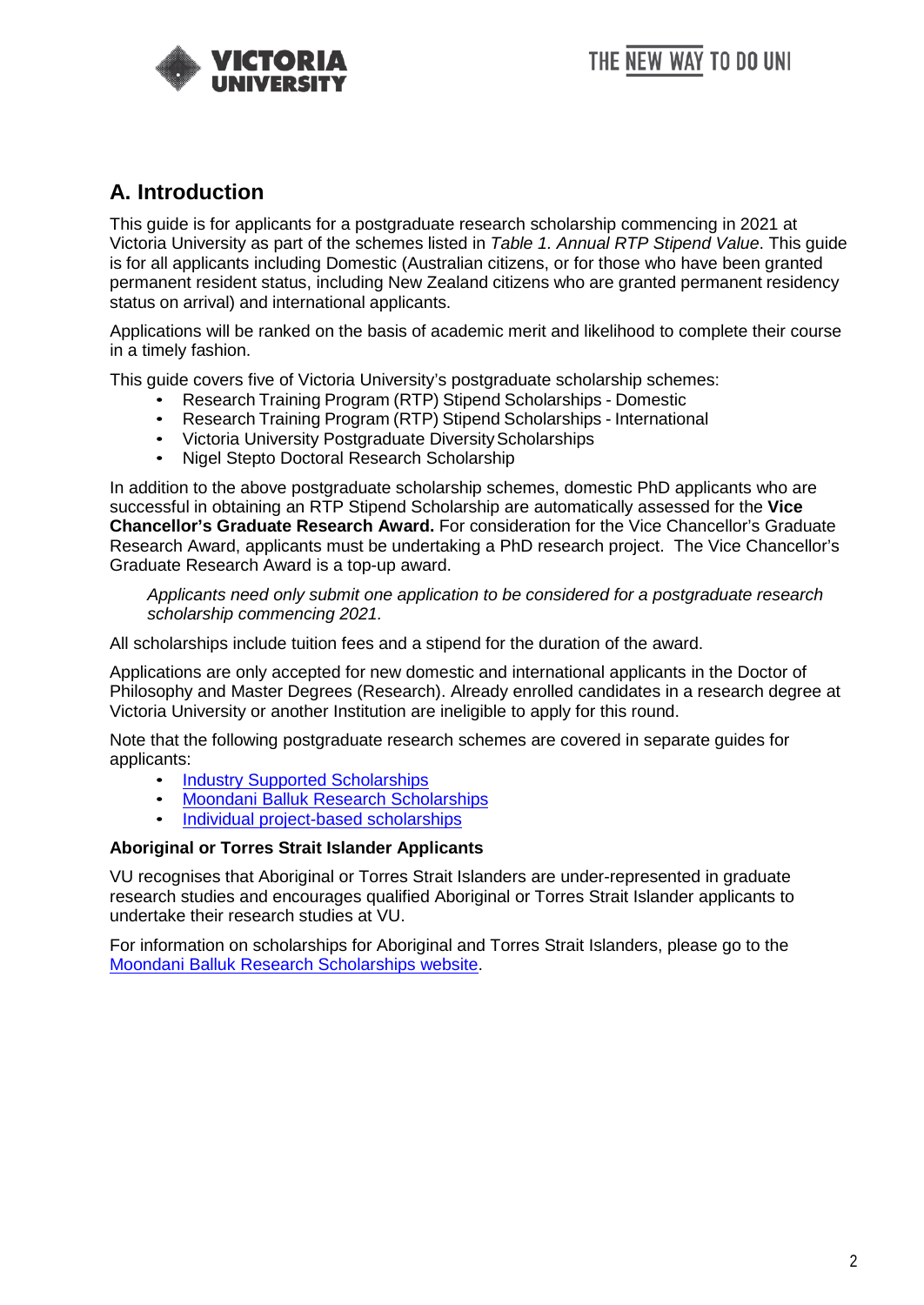

#### <span id="page-2-0"></span>**Table 1. Annual RTP Stipend value**

| <b>Scholarship/Award</b>                                              | 2021<br>Stipend | Open for $2,3$                                                                                         |
|-----------------------------------------------------------------------|-----------------|--------------------------------------------------------------------------------------------------------|
| Research Training Program (RTP) Stipend -                             | \$29,000        | Domestic applicants only                                                                               |
| Research Training Program (RTP) Stipend VU<br>International (RTP VUI) | \$29,000        | International applicants who<br>have completed a course at<br>Victoria University in 2018 or<br>llater |
| Moondani Balluk Lisa Bellear                                          | \$35,000        | Domestic applicants only                                                                               |
| Moondani Balluk Aboriginal                                            | \$35,000        | Domestic applicants only                                                                               |
| Moondani Balluk Gary Foley Collection                                 | \$35,000        | Domestic applicants only                                                                               |
| <b>NU Diversity Postgraduate Research Scholarship</b>                 | \$35,000        | Domestic applicants only                                                                               |
| Nigel Stepto Doctoral Research Scholarship                            | \$35,000        | Domestic applicants only                                                                               |
| Vice-Chancellor's Graduate Research Award <sup>4</sup>                | \$8,000         | All successful RTPSS<br>Domestic                                                                       |

## <span id="page-2-1"></span>**B. Research Training Program Stipend Scholarship (RTPSS) - Domestic**

RTP Stipend Scholarships (Domestic) are awarded to postgraduate researchers on the basis of academic merit and research potential.

### <span id="page-2-2"></span>**Eligibility**

To be eligible for an RTPSS - Domestic, applicants must:

- ◆ Be Australian citizens, **OR** have been granted permanent resident status (This includes New Zealand citizens who are granted permanent residency status on arrival)
- Enrol as a full-time student (Part-time awards may be available for compelling social or medical reasons)
- Have their enrolment into the proposed degree approved by the institution during scholarship ranking.
- Have an average final year or Honours year grade of H1 (VU Standard 80% or above)
- Applicants may refer to [Step 2: Check your eligibility](https://www.vu.edu.au/study-at-vu/fees-scholarships/scholarships/graduate-research-scholarships/apply-for-a-graduate-research-scholarship) to ascertain if you meet the minimum academic entry requirements for admission
- ◆ Meet the University's English language proficiency requirements for enrolment in a research degree – see website: [http://www.vu.edu.au/international-students/apply-and-accept/entry](http://www.vu.edu.au/international-students/apply-and-accept/entry-requirements)[requirements](http://www.vu.edu.au/international-students/apply-and-accept/entry-requirements) for further details.
- You are **NOT ELIGIBLE** for an RTP Stipend Scholarship Domestic if you are receiving another equivalent award, scholarship or salary to undertake the proposed program ("equivalent" stipend is regarded as more than \$21,110 per annum)

### <span id="page-2-3"></span>**Priority for applications**

◆ Priority will be given to applicants who have not already completed a degree at the same level

 <sup>1</sup> RTP Stipend - Domestic, Diversity and Industry Supported Scholarships are indexed annually. Figure given is 2020 rate. The 2020 rate will not be less than the rate required by the Commonwealth Government as part of its Research Training Program

<span id="page-2-4"></span><sup>2</sup> See details of eligibility below

<span id="page-2-5"></span><sup>3</sup> The part-time rate (only applicable in approved exceptional circumstances) of \$14,100 per annum (2020 rate for RTPSS - Domestic, and VU) are also indexed annually but are NOT tax exempt.

<span id="page-2-6"></span><sup>4</sup> the Vice-Chancellor's Graduate Research Award is \$8,000 per annum on top of a RTPSS – Domestic for the duration of the scholarship

The part-time rate (only applicable in approved exceptional circumstances) of \$14,100 per annum (2020 rate for RTPSS - Domestic, and VU) are also indexed annually but are NOT tax exempt.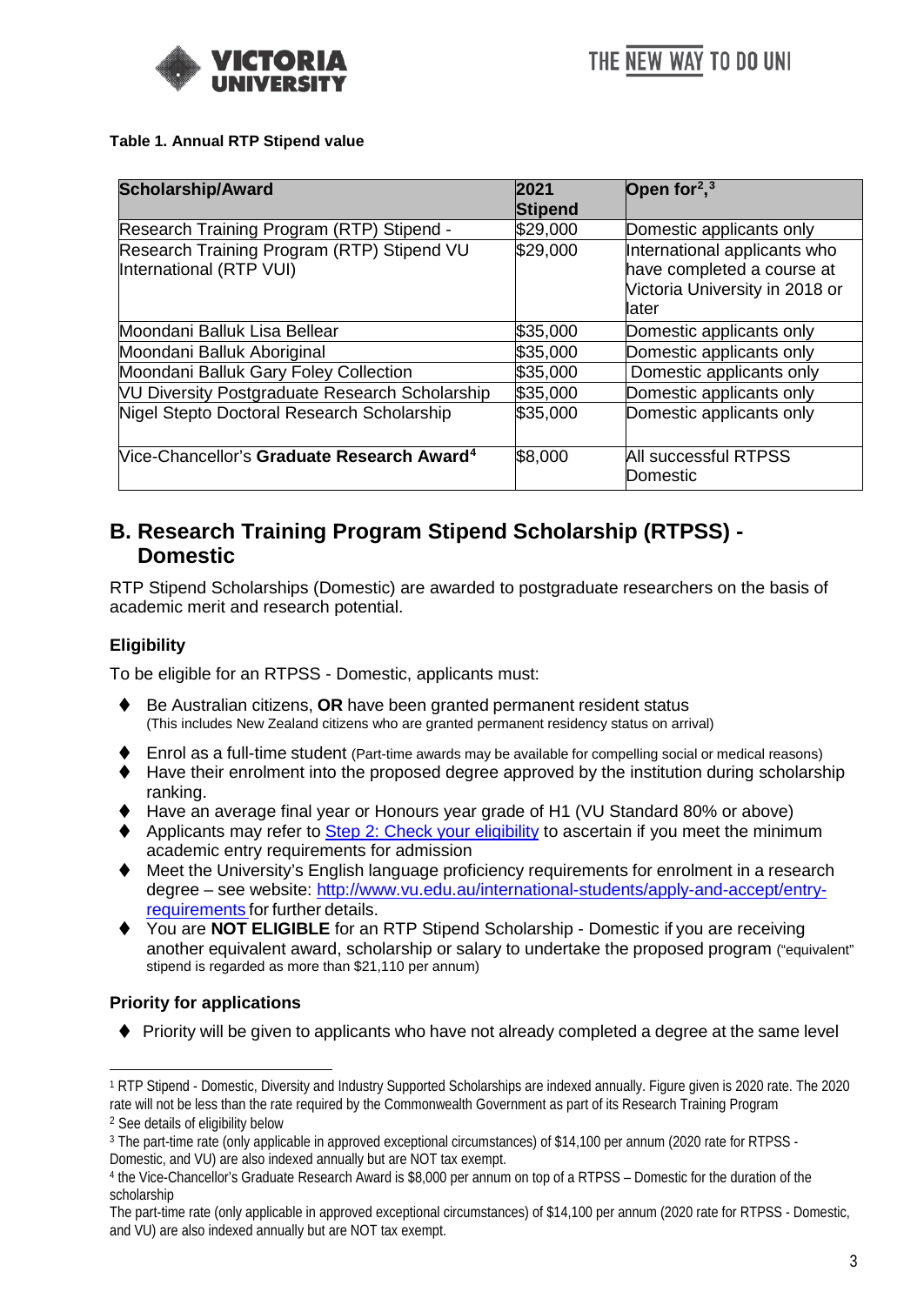

as or higher than the proposed candidature

- ◆ Priority will be given to applicants who are pursuing research in one of Victoria University's Priority or Accreditation Fields of Research
	- Successful RTPSS- Domestic applicants are assessed for the **Vice Chancellor's Graduate Research Award.**

Victoria University expects to offer one Vice Chancellor's Graduate Research Award commencing in 2021.

## <span id="page-3-0"></span>**C. Victoria University Diversity Scholarship (VU Diversity Scholarship)**

The VU Diversity Graduate Research Scholarship provides living allowance support for a promising researcher wishing to undertake a graduate research degree. It is designed to increase the diversity of graduate researchers at VU.

VU is committed to encouraging participation in graduate research of people whose educational opportunities have been disrupted or adversely affected by their life circumstances.

<span id="page-3-1"></span>Applicants must meet the diversity eligibility criteria to be considered for this scholarship.

### **Aboriginal or Torres Strait Islander Applicants**

VU recognises that Aboriginal or Torres Strait Islanders are under-represented in graduate research studies and encourages qualified Aboriginal or Torres Strait Islander applicants to undertake their research studies at VU.

For information on scholarships for Aboriginal and Torres Strait Islanders, please go to the [Moondani Balluk Research Scholarships](https://www.vu.edu.au/study-at-vu/fees-scholarships/scholarships/graduate-research-scholarships/moondani-balluk-research-scholarships) website.

### <span id="page-3-2"></span>**Eligibility**

To be eligible for a Diversity Scholarship, applicants must:

◆ Be Australian citizens, OR have been granted permanent resident status (This includes New Zealand citizens who are granted permanent residency status on arrival)

- Provide evidence that you have experienced one or more of the following that have disrupted or adversely affected your studies:
	- Traumatic events beyond your control
	- Significant illness and/or disability
	- Socioeconomic and/or family circumstances
- ◆ Enrol as a full-time student (Part time awards may be available for compelling social or medical reasons)
- Have their enrolment into the proposed degree approved by the institution during scholarship ranking.
- ◆ Applicants may refer to [Step 2: Check your eligibility](https://www.vu.edu.au/study-at-vu/fees-scholarships/scholarships/graduate-research-scholarships/apply-for-a-graduate-research-scholarship) to ascertain if you meet the minimum academic entry requirements for admission
- Meet the University's English language proficiency requirements for enrolment in a research degree – see website: [http://www.vu.edu.au/international](http://www.vu.edu.au/international-students/apply-and-accept/entry-requirements)[students/apply-and-accept/entry-requirements](http://www.vu.edu.au/international-students/apply-and-accept/entry-requirements) for further details.

<span id="page-3-3"></span>For applicants for doctoral degrees

◆ Have an average grade of Distinction (or equivalent) (at least 70% VU standard) in the final year of the Honours degree or four-year undergraduate degree

<span id="page-3-4"></span>For applicants for Masters degrees

◆ Have an average grade of Distinction (or equivalent) (at least 70% VU standard) in the final year of the Bachelor's degree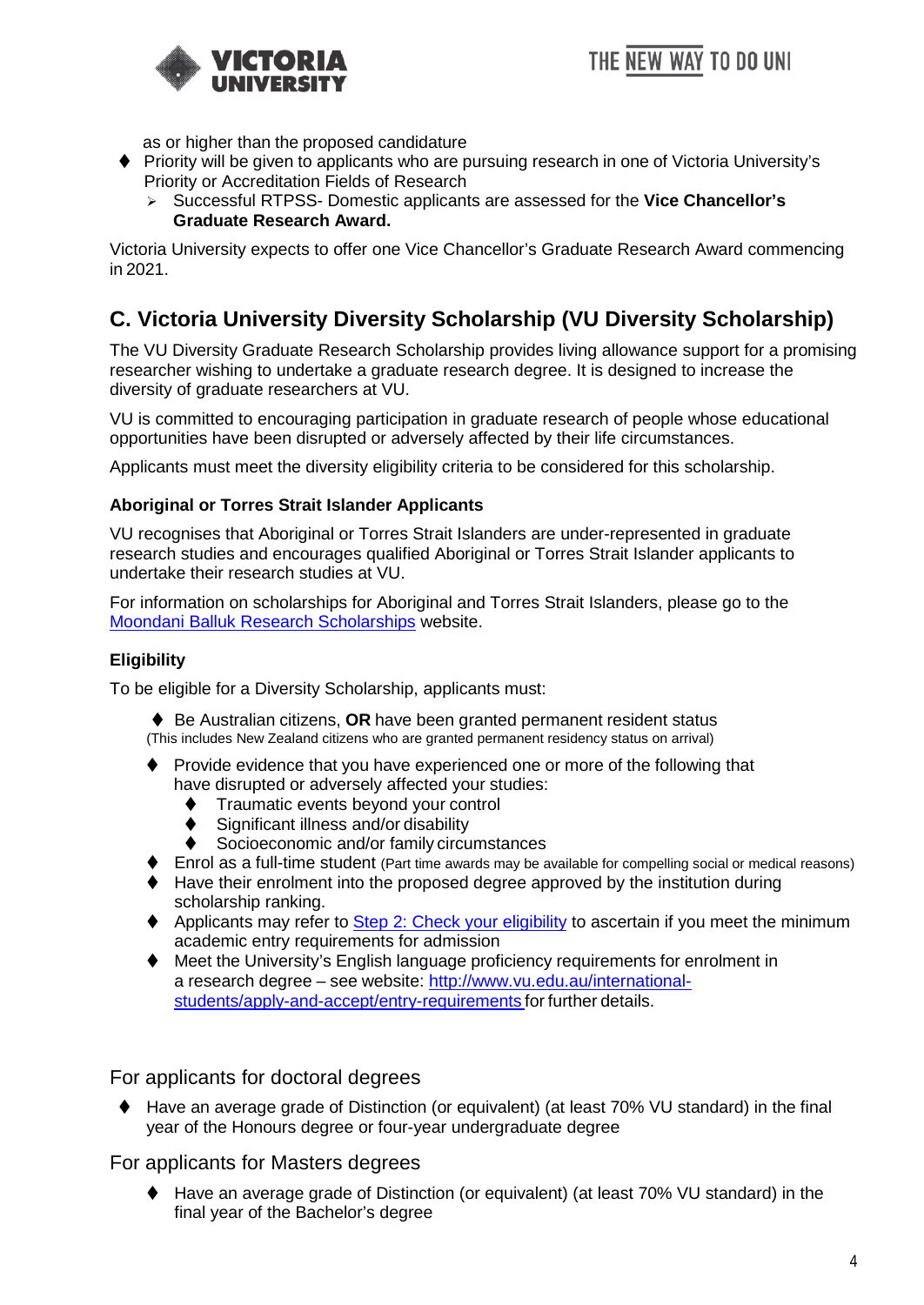

THE NEW WAY TO DO UNI

You are **NOT ELIGIBLE** for a Diversity Scholarship if you:

- ◆ Have already completed a degree at the same or higher level as the proposed candidature
- ◆ Have held any Victoria University Postgraduate Research Scholarship previously unless it was terminated within six months of the commencement of benefits
- Are receiving another equivalent award, scholarship or salary to undertake the proposed program

("equivalent" stipend is regarded as more than \$21,110 per annum)

In addition to providing supporting evidence, you must submit a confidential statement of no more than one page, outlining how your circumstances have adversely affected your studies and academic career.

## <span id="page-4-0"></span>**D. Nigel Stepto Doctoral Research Scholarship**

The Nigel Stepto Doctoral Research Scholarship has been established in memory and honour of Professor Nigel Stepto (*link to Nigel's page*; [https://www.vu.edu.au/contact-us/nigel-stepto\)](https://www.vu.edu.au/contact-us/nigel-stepto).

Nigel was a significant contributor and leader in research and research training at Victoria University (2007- 2020) specialising in exercise physiology and Women's Health in the Institute of Health and Sport (IHeS). Nigel was also the Co-Deputy Director – Research Training of the Institute of Health and Sport (IHeS) from 2018 until his untimely death in early 2020.

#### **Eligibility**

To be eligible for the Nigel. Stepto Doctoral Research Scholarship, applicants must

- ◆ Be Australian citizens, OR have been granted permanent resident status
- (This includes New Zealand citizens who are granted permanent residency status on arrival)
- ◆ Demonstrate academic excellence and conduct research that is within an area of Health research in one of the four [iHeS research programs](https://www.vu.edu.au/research/institute-for-health-sport)
- ◆ Enrol as a full-time student (Part time awards may be available for compelling social or medical reasons)
- ◆ Have an average final year or Honours year grade of H1 (VU standard 80% or above)
- ◆ Have their enrolment into the proposed degree approved by the institution during scholarship ranking.
- ◆ Applicants may refer to [Step 2: Check your eligibility](https://www.vu.edu.au/study-at-vu/fees-scholarships/scholarships/graduate-research-scholarships/apply-for-a-graduate-research-scholarship) to ascertain if you meet the minimum academic entry requirements for admission
- ◆ Meet the University's English language proficiency requirements for enrolment in a research degree – see website: [http://www.vu.edu.au/international-students/apply](http://www.vu.edu.au/international-students/apply-and-accept/entry-requirements)[and-accept/entry-requirements](http://www.vu.edu.au/international-students/apply-and-accept/entry-requirements) for further details.
- <span id="page-4-1"></span>◆ Be commencing a Master Degree (Research)or Doctoral degree in 2021.

## **E. Research Training Program (RTP) Stipend VU International (RTPVUI)**

The Victoria University Research Training Program Stipend VU International provides the full tuition costs, overseas student health cover and a living allowance of \$29,000 per annum (2021 rate)- see Conditions and Benefits for further information...

### <span id="page-4-2"></span>**Eligibility**

To be eligible for a RTPVUI:

- ◆ Be a citizen of any country other than Australia or New Zealand
- ◆ Have completed a course at Victoria University in or after 2018
- ◆ Enrol as a full-time student (Part time awards may be available for compelling social or medical reasons)
- ◆ Have their enrolment into the proposed degree approved by the institution during scholarship ranking.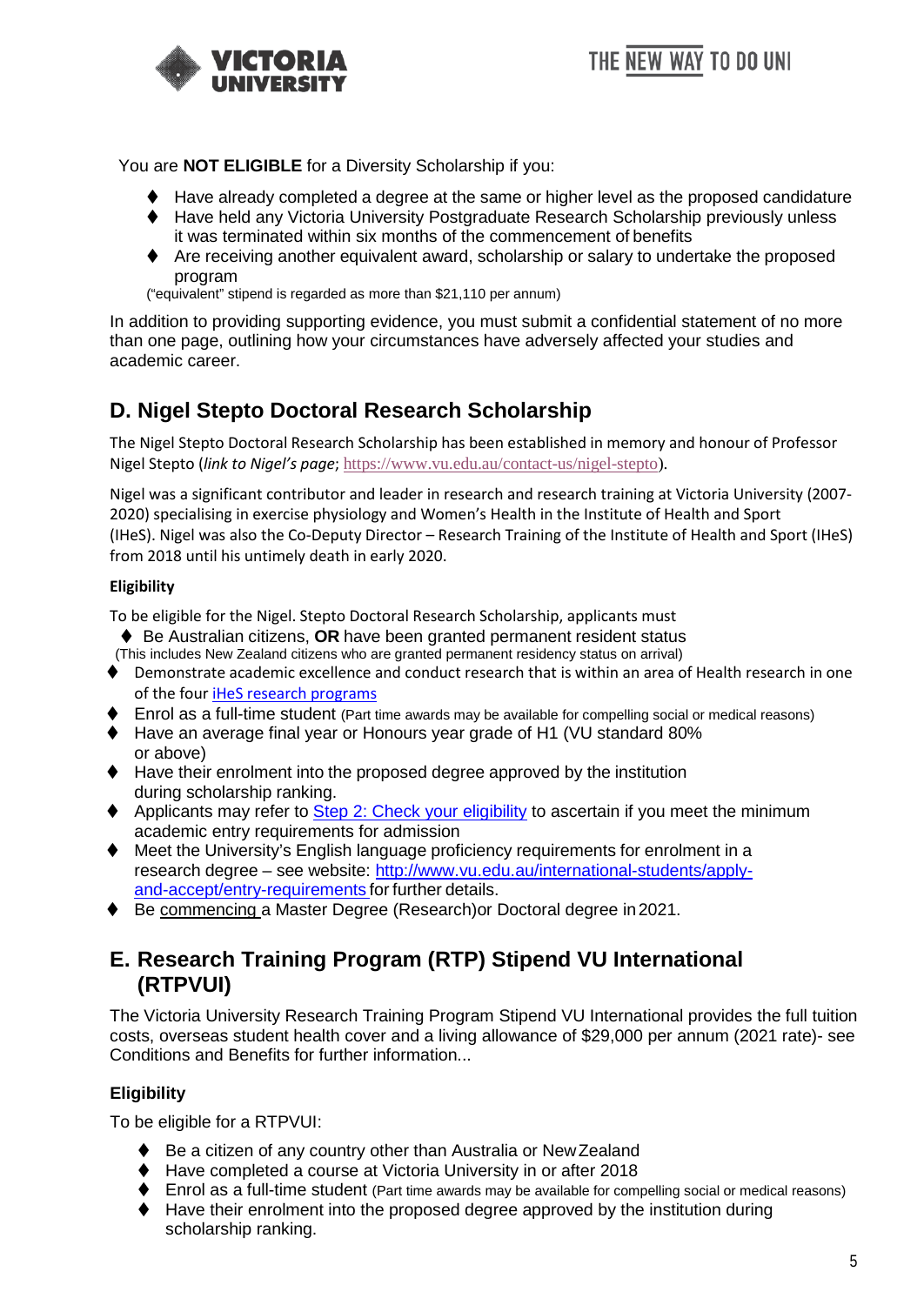



- ◆ Applicants may refer to [Step 2: Check your eligibility](https://www.vu.edu.au/study-at-vu/fees-scholarships/scholarships/graduate-research-scholarships/apply-for-a-graduate-research-scholarship) to ascertain if you meet the minimum academic entry requirements for admission
- ◆ Meet the University's English language proficiency requirements for enrolment in a research degree – see website: [http://www.vu.edu.au/international](http://www.vu.edu.au/international-students/apply-and-accept/entry-requirements)[students/apply-and-accept/entry-requirements](http://www.vu.edu.au/international-students/apply-and-accept/entry-requirements) for further details.

<span id="page-5-0"></span>For applicants for doctoral degrees

◆ Have an average final year or Honours year grade of H1 (VU standard 80% or above)

Priority will be given to:

- ◆ Applicants without an equivalent level degree.
- ◆ applicants who pursue a program of study in one of Victoria University's Priority or Accreditation Fields of Research

<span id="page-5-1"></span>For applicants for Masters degrees

◆ Have an average final year or Honours year grade) of H1 (VU standard 80% or above)

## <span id="page-5-2"></span>**F. Conditions and Benefits (Domestic awardees)**

Successful applicants will receive a full guide to the conditions and benefits of these scholarships at the time of offer. The following is a summary of the main benefits and conditions.

### <span id="page-5-3"></span>**Scholarship Allowance**

See *Table 1. Annual RTP Stipend value* for an outline of the value of living stipends for the available scholarships.

Holders of all scholarships may:

- Be in receipt of minor award, allowances or other earnings which are supplementary to a scholarship, or derived from part- time work within the guidelines set out by Victoria University
- Receive stipend top up funding from industry, or obtain from a non-Commonwealth source, provision for fieldwork, equipment and other such expenses not covered by the scholarship. Funds towards overseas travel costs may be obtained from Commonwealth awards or other sources.

### <span id="page-5-4"></span>**Research Training Program Fee Offset**

In addition to the scholarship allowance provided for any of the domestic above scholarships, each scholarship holder will receive an RTP Fee Offset Place. This will exempt the scholarship holder from paying tuition fees for the duration of the scholarship. Successful recipients will still have to pay the Student Services and Amenities Fee (SSAF) every semester (domestic only).

#### <span id="page-5-5"></span>**Intellectual Property**

Applicants should note that they may be required to assign intellectual property they create while working on certain research projects to the University through a formal agreement.

### <span id="page-5-6"></span>**Duration of the Scholarship**

All students are expected to complete their study in the timely duration for their degree:

|  | Master of Research Practice | vear |
|--|-----------------------------|------|
|--|-----------------------------|------|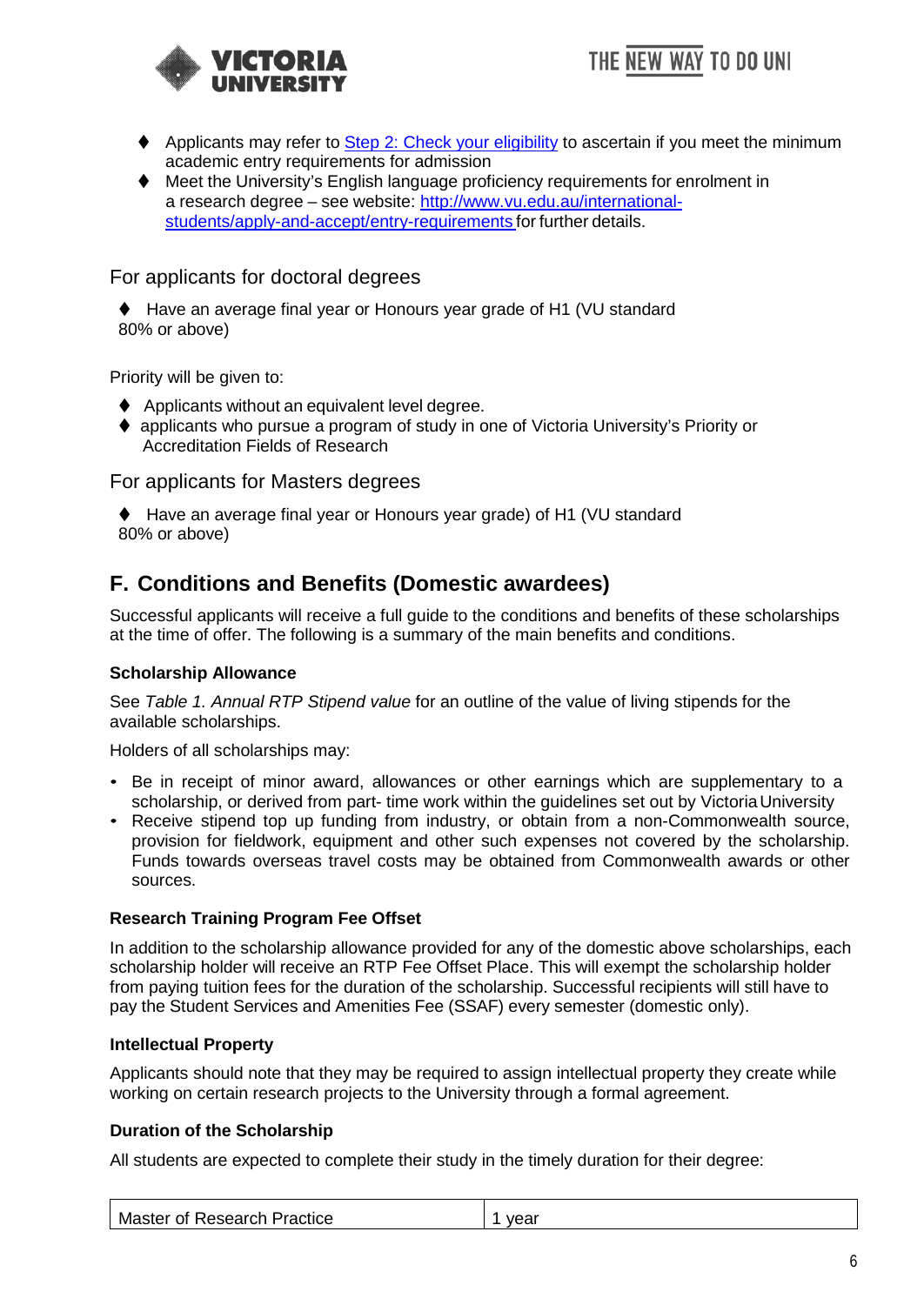



| Master of Research         | 1.5 vears |
|----------------------------|-----------|
| Master of Applied Research | 2 years   |
| Doctor of Philosophy       | 4 vears   |

### <span id="page-6-0"></span>Doctoral Degrees

For applicants commencing their enrolment in a research degree, the scholarship is normally for three and a half years (3.5 years) for Doctoral studies.

### <span id="page-6-1"></span>Master Degrees (Research)

For applicants commencing their enrolment in a Master Degree, the scholarship is for the duration of the course (1 year for the 1 year degree; 1.5 years for the 1.5 year degree; 2 years for the 2 year degree)

If a Masters of Research scholarship holder exceeds a maximum duration of their degree, they may thereafter be required to pay tuition fees.

### <span id="page-6-2"></span>**Employment**

Students are paid to study on a full-time basis and are only permitted to undertake a strictly limited amount of employment. Students are not permitted to undertake additional paid work for than a maximum of 15 working hours on average in any one week. Employment must not interfere with the student's progress.

### <span id="page-6-3"></span>**Commencement**

No deferrals of the scholarship will be considered. All successful applicants are expected to commence study by end of February 2021 for Masters students and Mid-March 2021 for PhD students. If an applicant cannot start by these dates, the offer of the scholarship may be withdrawn.

### <span id="page-6-4"></span>**Part-time Scholarships**

Part-time scholarships may be available to those who are unable to study full-time for all or part of their candidature. Part-time scholarships can only be approved only in the following specific instances:

Where the scholarship holder has:

- A medical condition which limits the capacity to undertake full-time study (supported by medical certification), OR
- Care responsibilities for a pre-school child, OR
- Care responsibilities for a school aged child as a sole parent with limited access to support, OR
- Care responsibilities for an invalid or disabled spouse, child or parent

Part-time scholarships are **NOT** available to applicants who wish to study part-time in order to undertake full or part-time employment. Part-time scholarship holders are subject to the same restrictions on employment as full-time scholarship holders. Applicants wishing to be considered for a part-time scholarship must meet the criteria listed above. Applicants must provide evidence of the reason(s) they are unable to study full time. They also require the agreement of the supervisor and the University to the part-time arrangements.

## <span id="page-6-5"></span>**G. Conditions and Benefits (International awardees)**

Successful applicants will receive a full guide to the conditions and benefits of the VUIPRS- RTP at the time of offer. The following is a summary of the main benefits and conditions. The annual stipend value of VUIPRS-RTP are listed in Table 1.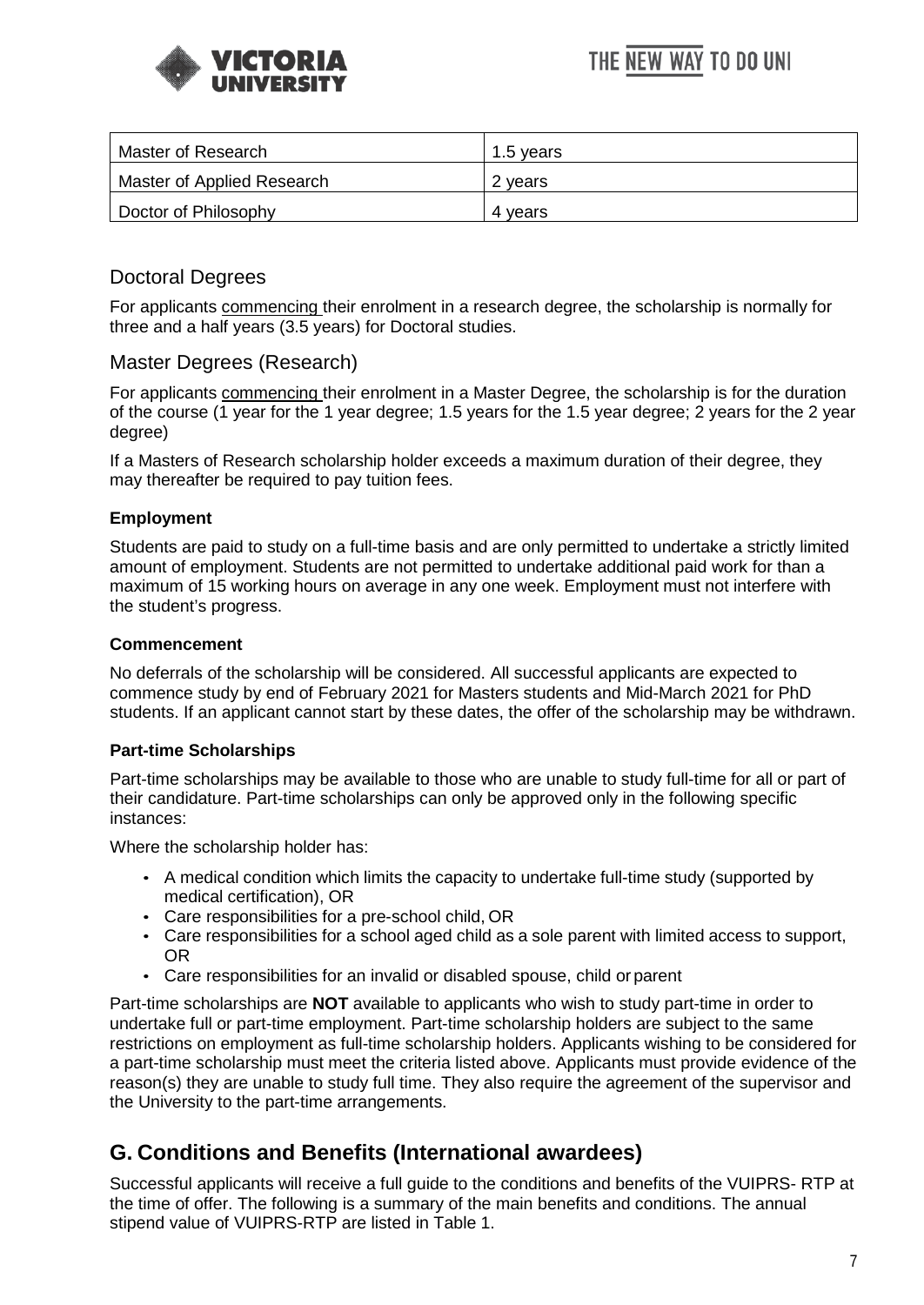



#### <span id="page-7-0"></span>**Scholarship Benefits – RTP Stipend Scholarship - International**

Recipients of a RTPVUI receive an award with two components. A government funded RTP Fee Offset scholarship award which provides payment of annual course tuition fees for the duration of the scholarship and a living allowance funded by VU. The Australian Commonwealth Government (DIISRTE) will pay the full fee of the course of study to the institution on behalf of the student. Recipients are required to join the Overseas Student Health Care Cover (OSHC) scheme. DIISRTE will pay the costs of this health cover for holders of IPRS and their dependents, for the duration of the scholarship.

The following are NOT included:

- travel costs
- the cost of English language testing
- the cost of bridging programs or English language programs

#### <span id="page-7-1"></span>**Intellectual Property**

Applicants should note that they may be required to assign intellectual property they create while working on certain research projects to the University through a formal agreement.

#### <span id="page-7-2"></span>**Duration of the Scholarship**

All students are expected to complete their study in the timely duration for their degree.

| <b>Masters by Research</b> | 2 years |
|----------------------------|---------|
| Doctor of Philosophy       | 4 vears |

### <span id="page-7-3"></span>Doctoral Degrees

For applicants commencing their enrolment in a research degree, the scholarship is normally for three and a half years (3.5 years) for Doctoral studies. If a Doctoral scholarship holder exceeds a maximum duration of 4 years, they may thereafter be required to pay tuition fees.

#### <span id="page-7-4"></span>Masters (Research)

For applicants commencing their enrolment in a Masters by Research, the scholarship is for the timely duration of the course (2 years for the 2 year degree)

If a Masters of Research scholarship holder exceeds a maximum duration of their degree, they may thereafter be required to pay tuition fees.

#### <span id="page-7-5"></span>**Employment 70%**

Students are paid to study on a full-time basis and are only permitted to undertake a strictly limited amount of employment, depending on their visa conditions. Students are not permitted to undertake additional paid work for more than a maximum of 15 working hours on average in any one week. Employment must not interfere with the student's progress.

#### <span id="page-7-6"></span>**Commencement**

No deferrals of the scholarship will be considered. All successful applicants are expected to commence study by end of February 2021 for Masters students and Mid-March 2021 for PhD students. If an applicant cannot start by these dates, the offer of the scholarship may be withdrawn.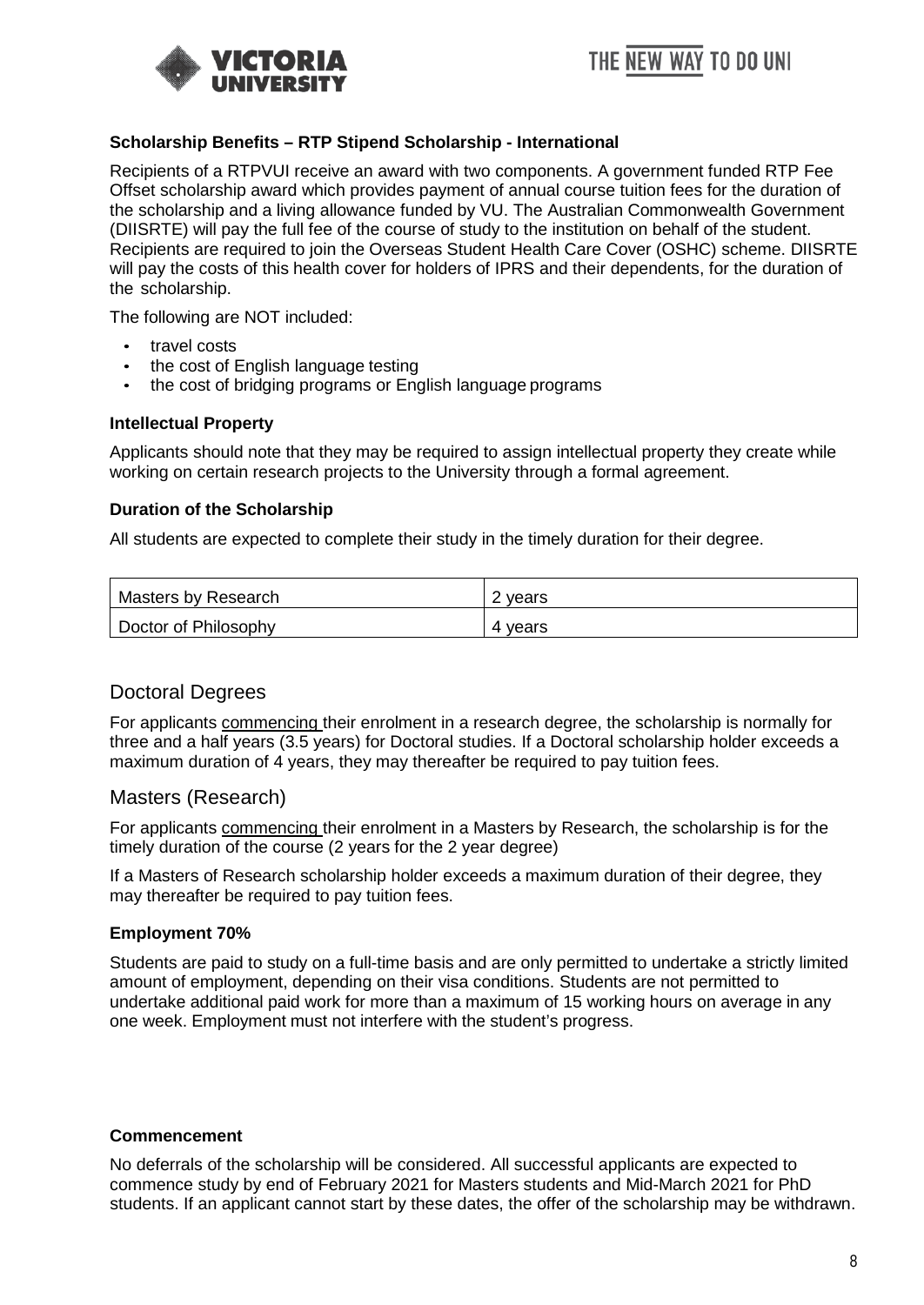

## <span id="page-8-0"></span>**H. Scholarship Selection Procedures**

### <span id="page-8-1"></span>**Eligibility**

Applications are assessed against the eligibility criteria for each of the scholarship schemes or awards that are available. A recommendation of which applications are ineligible will be sent to the Discipline Ranking Panel. The Discipline Ranking Panel will make the final decision as to which applications are ineligible.

Due to increased competition in recent years applicants are requested to provide transcripts with actual marks whenever possible. These marks may be used to distinguish between applicants of high academic merit if necessary.

### <span id="page-8-2"></span>Determining first class honours

Students with the following qualifications are automatically classed as First Class Honours applicants:

- *Australian and New Zealand Bachelor's Degree with First Class Honours*
- *Australian and New Zealand Research Masters Preliminary formally graded as First Class Honours*
- *Australian and New Zealand Research Masters Degree formally graded as First Class Honours*

Where an applicant does not hold one of the above qualifications, but the Research Institute believes that the applicant has qualifications and/or research experience equivalent to First Class Honours, an assessment of equivalence is determined. The following are examples of qualifications requiring assessment:

- *Bachelors Degree with 2nd class honours as the highest qualification*
- *Research Masters Preliminary without a formal First Class Honoursgrade*
- *Research Masters Degree without a formal First Class Honours grade*
- *Coursework Masters Degree*
- *Graduate Diploma*
- *All overseas qualifications (except New Zealand)*
- *Other non-standard H1 Bachelors qualifications*

#### <span id="page-8-3"></span>**Academic merit and likelihood of completing in a timely fashion**

Discipline Ranking Committees rank applications on the basis of academic merit, relevant research experience, relevant research publications or creative works, relevant work experience, strategic alignment and referee reports. This ranking results in a Discipline Order of Merit list. Only those applications that are deemed eligible and have provided all required supporting documentation will be for considered for inclusion in the Order of Merit list.

The University Ranking Committee reviews the Discipline Order of Merit lists to determine a University-wide Order of Merit list to identify those applicants that are successful. All available scholarships are allocated. An assessment is made of successful applicants for the Vice Chancellor's Graduate Research Awards.

The final ranking and scholarship/award allocation is completed in early December. All applicants will receive written notification of the result of their scholarship application by mid-December 2020.

### <span id="page-8-4"></span>**Appeals**

Appeals can only be lodged against process issues and not against Committee decisions or ranking. Appeals against the outcome of scholarship applications must be made in writing to the Chair, University Scholarship Ranking Committee within 14 days of the applicant being notified of the